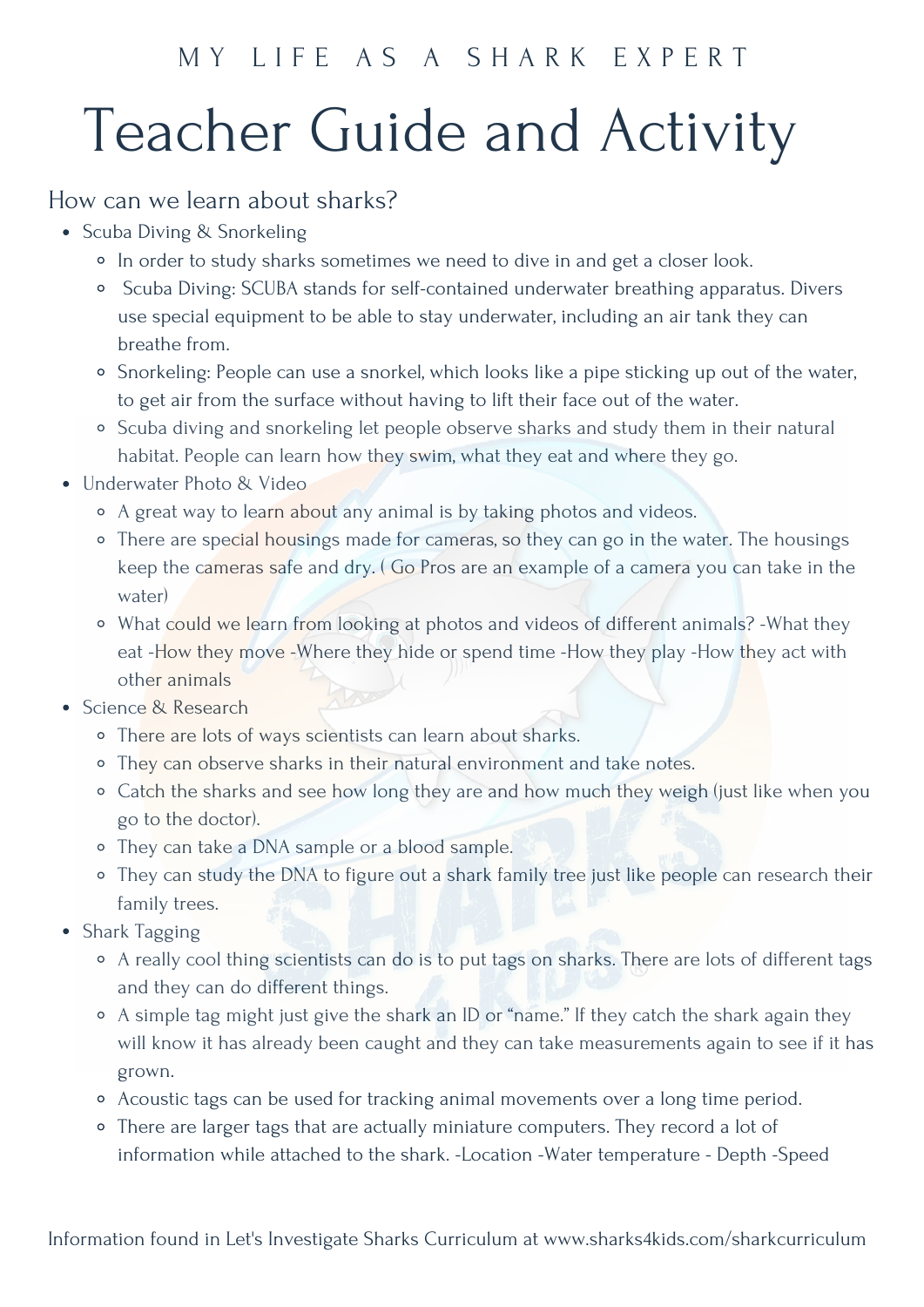### Teacher Guide and Activity MY LIFE AS A SHARK EXPERT

#### How can we learn about sharks? Charades Game!

Ask for volunteers from the class to step to the front of the class and act out one of these roles. Remember no talking allowed! The rest of the class may take turns raising their hands and guessing which member of the research team they are. You may chose to write the options on the board or hand out a list of roles to the class as a hint.

- SCUBA Diver
- Snorkler
- Photographer
- Videographer
- Observing shark from a boat
- Observing shark from a video
- Taking a blood sample from a shark
- Looking at a sample under a microscope
- Tagging a shark after capture
- Fishing for a shark
- Driving the research boat
- Taking measurements of how big the shark is
- Recording the data